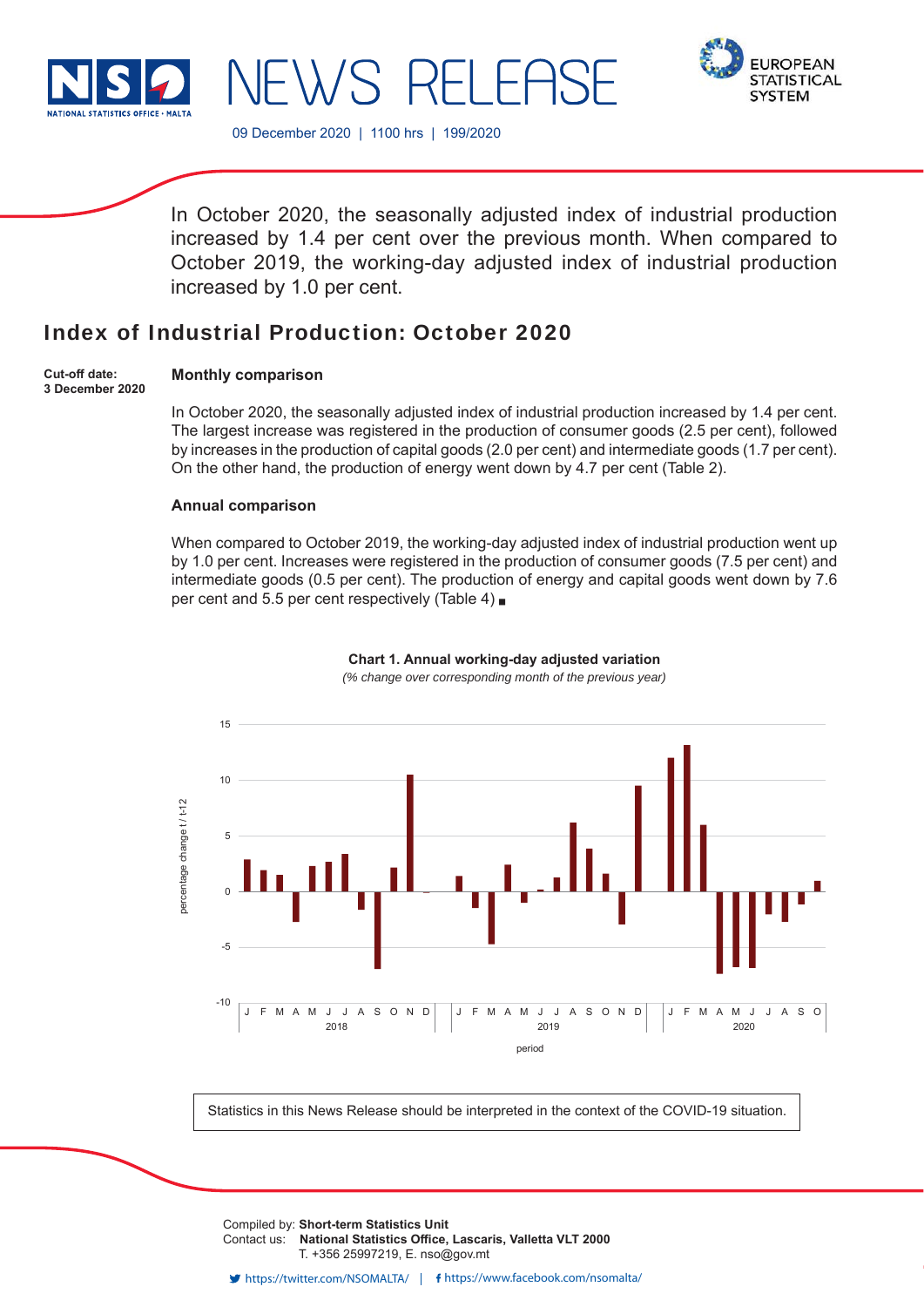| Main industrial grouping   | Oct 19 | <b>Nov 19</b> | <b>Dec 19</b> | <b>Jan 20</b> | Feb 20 | <b>Mar 20</b> | Apr 20 | <b>May 20</b> | <b>Jun 20</b> | <b>Jul 20</b> | Aug 20 | Sep 20 | <b>Oct 20</b> |
|----------------------------|--------|---------------|---------------|---------------|--------|---------------|--------|---------------|---------------|---------------|--------|--------|---------------|
| Intermediate goods         | 101.2  | 101.9         | 100.5         | 102.3         | 103.0  | 101.9         | 96.7   | 94.1          | 92.9          | 94.0          | 95.2   | 97.9   | 99.6          |
| Energy                     | 137.1  | 132.1         | 143.2         | 174.0         | 168.1  | 152.2         | 140.1  | 140.4         | 140.0         | 135.4         | 132.9  | 133.0  | 126.7         |
| Capital goods              | 106.0  | 102.9         | 112.7         | 114.0         | 109.9  | 95.0          | 82.4   | 81.5          | 87.9          | 98.1          | 103.6  | 98.5   | 100.5         |
| Consumer goods             | 96.5   | 97.5          | 104.4         | 100.1         | 100.5  | 94.8          | 89.8   | 95.2          | 93.6          | 97.9          | 100.1  | 100.5  | 103.0         |
| of which:                  |        |               |               |               |        |               |        |               |               |               |        |        |               |
| Durable consumer goods     | 94.4   | 94.2          | 99.7          | 92.8          | 93.4   | 90.4          | 85.9   | 86.2          | 91.3          | 88.9          | 93.4   | 87.4   | 84.8          |
| Non-durable consumer goods | 96.8   | 97.6          | 103.6         | 101.0         | 101.1  | 95.2          | 90.2   | 95.8          | 93.8          | 98.4          | 100.5  | 101.2  | 104.1         |
| <b>Total production</b>    | 104.6  | 105.0         | 109.0         | 111.1         | 110.6  | 103.6         | 96.8   | 98.1          | 98.1          | 102.1         | 104.7  | 103.9  | 105.4         |

#### Table 1. Industrial production indices by period and main industrial grouping *(seasonally adjusted; 2015=100)*

#### *(seasonally adjusted)* Table 2. Monthly variation by period and main industrial grouping

| Main industrial grouping   | Oct 19 | Nov 19 | <b>Dec 19</b> | <b>Jan 20</b> | Feb 20 | <b>Mar 20</b> | Apr 20  | <b>May 20</b> | <b>Jun 20</b> | <b>Jul 20</b> | Aug 20 | Sep 20 | <b>Oct 20</b> |
|----------------------------|--------|--------|---------------|---------------|--------|---------------|---------|---------------|---------------|---------------|--------|--------|---------------|
| Intermediate goods         | $-0.5$ | 0.7    | $-1.4$        | 1.8           | 0.7    | $-1.1$        | $-5.1$  | $-2.7$        | $-1.3$        | 1.2           | 1.3    | 2.8    | 1.7           |
| Energy                     | 5.1    | $-3.6$ | 8.4           | 21.5          | $-3.4$ | $-9.5$        | $-8.0$  | 0.2           | $-0.3$        | $-3.3$        | $-1.8$ | 0.1    | $-4.7$        |
| Capital goods              | $-0.3$ | $-2.9$ | 9.5           | 1.2           | $-3.6$ | $-13.6$       | $-13.3$ | $-1.1$        | 7.9           | 11.6          | 5.6    | $-4.9$ | 2.0           |
| Consumer goods             | $-3.4$ | 1.0    | 7.1           | $-4.1$        | 0.4    | $-5.7$        | $-5.3$  | 6.0           | $-1.7$        | 4.6           | 2.2    | 0.4    | 2.5           |
| of which:                  |        |        |               |               |        |               |         |               |               |               |        |        |               |
| Durable consumer goods     | $-3.5$ | $-0.2$ | 5.8           | $-6.9$        | 0.6    | $-3.2$        | $-5.0$  | 0.3           | 5.9           | $-2.6$        | 5.1    | $-6.4$ | $-3.0$        |
| Non-durable consumer goods | $-3.2$ | 0.8    | 6.1           | $-2.5$        | 0.1    | $-5.8$        | $-5.3$  | 6.2           | $-2.1$        | 4.9           | 2.1    | 0.7    | 2.9           |
| <b>Total production</b>    | $-0.5$ | 0.4    | 3.8           | 1.9           | $-0.5$ | $-6.3$        | $-6.6$  | 1.3           | 0.0           | 4.1           | 2.5    | $-0.8$ | 1.4           |

Notes:

1. Table 2 shows percentage change compared to the previous month.

2. The calculation of growth rates from the indices table may differ slightly from the published growth rates, due to rounding.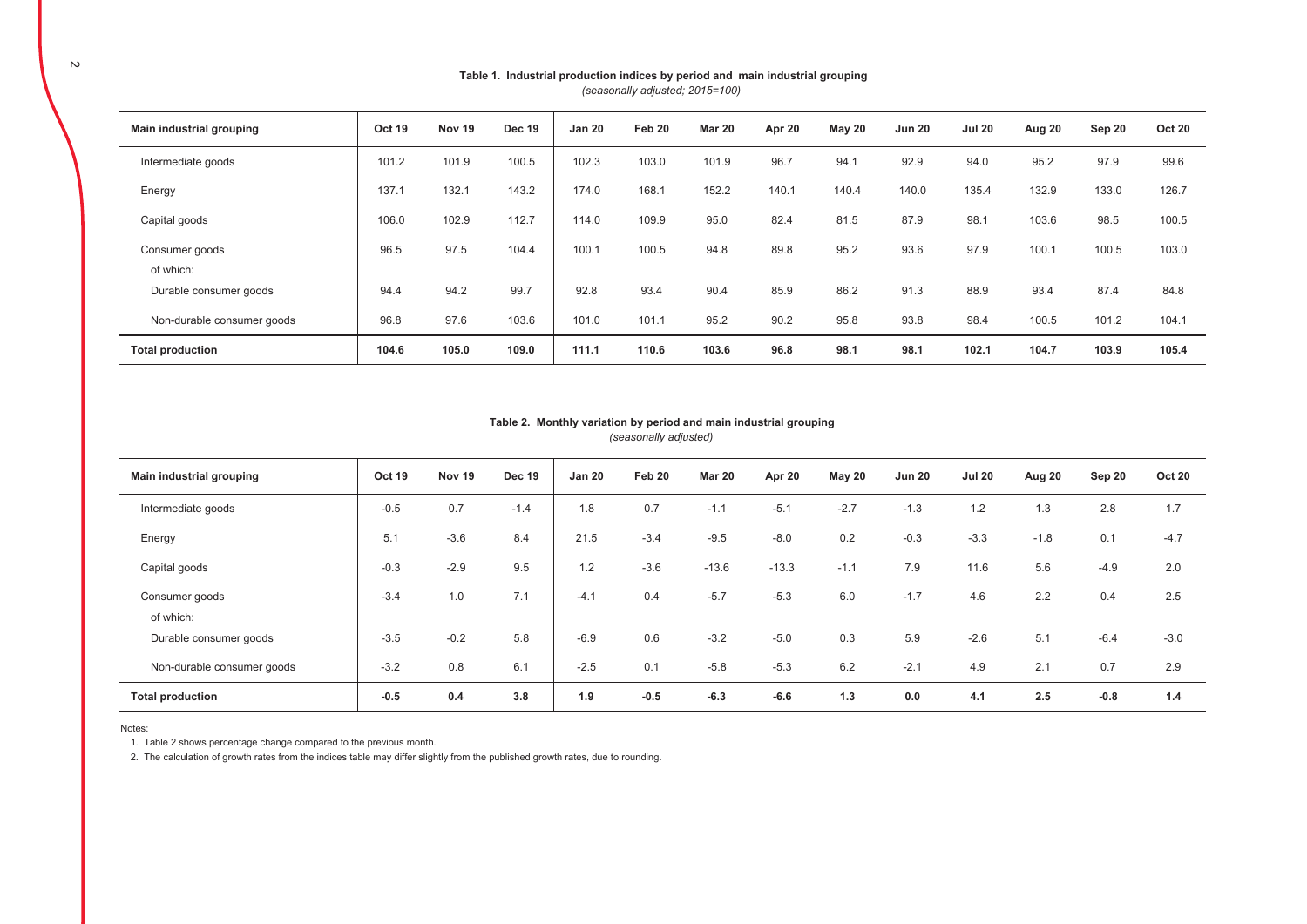| Main industrial grouping   | Oct 18 | <b>Oct 19</b> | Nov 19 | <b>Dec 19</b> | <b>Jan 20</b> | Feb 20 | Mar 20 | Apr 20 | May 20 | <b>Jun 20</b> | <b>Jul 20</b> | Aug 20 | Sep 20 | <b>Oct 20</b> |
|----------------------------|--------|---------------|--------|---------------|---------------|--------|--------|--------|--------|---------------|---------------|--------|--------|---------------|
| Intermediate goods         | 111.4  | 108.0         | 105.6  | 86.4          | 99.5          | 105.5  | 114.0  | 95.8   | 95.6   | 95.4          | 92.7          | 80.5   | 102.9  | 108.5         |
| Energy                     | 139.8  | 139.7         | 120.1  | 137.8         | 171.4         | 152.6  | 139.6  | 125.0  | 132.3  | 142.9         | 160.2         | 164.3  | 143.3  | 128.5         |
| Capital goods              | 113.1  | 109.7         | 104.8  | 105.0         | 116.6         | 108.2  | 102.9  | 84.5   | 79.3   | 89.3          | 95.7          | 96.0   | 98.9   | 103.7         |
| Consumer goods             | 97.9   | 105.3         | 106.0  | 82.8          | 92.7          | 94.4   | 92.7   | 86.8   | 100.2  | 94.0          | 105.4         | 100.1  | 108.6  | 113.2         |
| of which:                  |        |               |        |               |               |        |        |        |        |               |               |        |        |               |
| Durable consumer goods     | 99.8   | 97.0          | 96.4   | 92.6          | 94.2          | 93.4   | 91.6   | 86.0   | 87.3   | 91.4          | 91.5          | 85.5   | 88.3   | 86.8          |
| Non-durable consumer goods | 97.8   | 105.9         | 106.6  | 82.2          | 92.7          | 94.4   | 92.8   | 86.8   | 101.0  | 94.2          | 106.2         | 100.9  | 109.8  | 114.8         |
| <b>Total production</b>    | 109.2  | 111.0         | 107.4  | 95.1          | 108.9         | 107.2  | 105.6  | 93.1   | 98.9   | 99.4          | 107.3         | 102.9  | 109.7  | 112.1         |

#### *(working-day adjusted; 2015=100)* Table 3. Industrial production indices by period and main industrial grouping

#### *(working-day adjusted)* Table 4. Annual variation by period and main industrial grouping

| Main industrial grouping    | Oct 18 | Oct 19 | <b>Nov 19</b> | Dec 19 | <b>Jan 20</b> | Feb 20 | <b>Mar 20</b> | Apr 20  | May 20  | <b>Jun 20</b> | <b>Jul 20</b> | Aug 20 | Sep 20  | Oct 20  |
|-----------------------------|--------|--------|---------------|--------|---------------|--------|---------------|---------|---------|---------------|---------------|--------|---------|---------|
| Intermediate goods          | 3.8    | $-3.1$ | $-0.7$        | $-0.6$ | $-4.1$        | 4.4    | 4.4           | $-9.1$  | $-13.7$ | $-7.9$        | $-8.6$        | $-9.3$ | $-1.7$  | 0.5     |
| Energy                      | $-4.8$ | $-0.5$ | $-11.6$       | 6.0    | 17.6          | 30.3   | 16.8          | 3.4     | $-0.5$  | $-3.8$        | 1.6           | $-3.5$ | 1.8     | $-7.6$  |
| Capital goods               | 5.6    | $-3.0$ | $-10.5$       | 6.4    | 12.9          | 5.4    | $-7.1$        | $-19.8$ | $-24.5$ | $-19.1$       | $-6.7$        | $-0.9$ | $-7.7$  | $-5.5$  |
| Consumer goods<br>of which: | 3.9    | 7.6    | 3.0           | 21.0   | 19.5          | 15.6   | 10.8          | $-3.6$  | 3.8     | $-0.4$        | 1.9           | $-0.1$ | 1.1     | 7.5     |
| Durable consumer goods      | $-2.1$ | $-2.7$ | $-1.1$        | 3.7    | $-2.2$        | $-1.3$ | $-4.4$        | $-10.4$ | $-9.4$  | $-1.7$        | $-8.0$        | $-2.1$ | $-10.6$ | $-10.5$ |
| Non-durable consumer goods  | 3.1    | 8.2    | 3.2           | 22.4   | 21.1          | 16.7   | 11.9          | $-3.2$  | 4.5     | $-0.2$        | 2.4           | 0.0    | 1.7     | 8.4     |
| <b>Total production</b>     | 2.2    | 1.6    | $-2.9$        | 9.5    | 12.0          | 13.2   | 6.0           | $-7.4$  | $-6.8$  | $-6.8$        | $-2.0$        | $-2.7$ | $-1.1$  | 1.0     |

Notes:

1. Table 4 shows percentage change compared to the corresponding month of the previous year.

2. The calculation of growth rates from the indices table may differ slightly from the published growth rates, due to rounding.